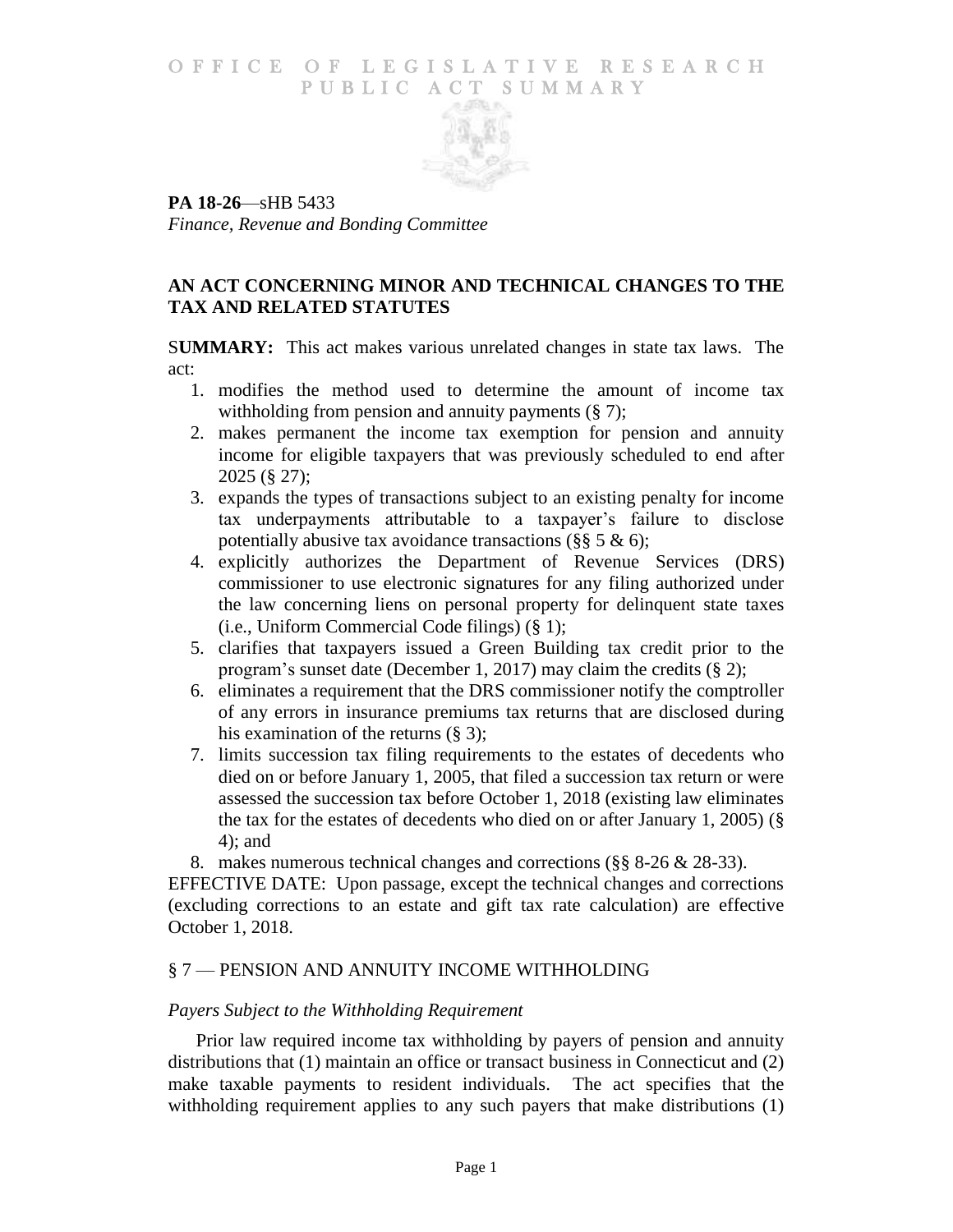from a profit-sharing plan, stock bonus, deferred compensation plan, individual retirement arrangement, endowment, or life insurance contract or (2) of pension payments or annuities. Under prior law, the pension or annuity distributions subject to withholding included these distribution types.

#### *Withholding Amount*

The act requires the method used to determine the amount of income tax withholding to be determined according to instructions the DRS commissioner provides, rather than the same method employers use for payroll withholding.

Prior law generally required lump sum distributions to be taxed at the highest marginal rate. The act instead generally requires the amount withheld from lump sum distributions to be equal to the distribution's taxable portion multiplied by the highest marginal rate. Additionally, it exempts from withholding lump sum distributions that are direct rollovers in the form of a check made payable to another qualified account. As under existing law, a lump sum distribution is also exempt from withholding if any portion of it was previously taxed or it is a rollover effected as a direct trustee-to-trustee transfer.

The act also provides that the withholding requirements must not result in the nonpayment of any distribution to a resident individual.

### *Penalty for Estimated Income Tax Underpayment*

For the 2018 calendar year, the act prohibits the DRS commissioner from assessing interest on taxpayers for underpaying estimated taxes based solely on the payer's failure to comply with the withholding requirements.

#### §§ 5 & 6 — POTENTIALLY ABUSIVE TAX SHELTER TRANSACTIONS

By law, a separate penalty applies to state personal income tax underpayments attributable to a taxpayer's failure to disclose transactions on his or her federal tax return (as required under federal law) that the Internal Revenue Service (IRS) has determined are potentially abusive tax shelters. The penalty is 75% of the underpayment.

For income tax audits beginning on or after January 1, 2018, the act applies the underpayment penalty to the taxpayer's failure to disclose a "reportable transaction," rather than a "listed transaction." Under federal law, a "reportable transaction" is one required to be disclosed because the IRS has determined, under its regulations, that it is potentially a tax avoidance or evasion transaction. A "listed transaction" is a reportable transaction that is the same as, or substantially similar to, a type of tax avoidance transaction. Reportable transactions also include other specified transaction types, including confidential transactions (i.e., transactions offered to a taxpayer under conditions of confidentiality and for which the taxpayer has paid a minimum advisor fee) and loss transactions (i.e., certain losses, including individual losses of at least \$2 million in a single tax year or \$4 million in any combination of tax years).